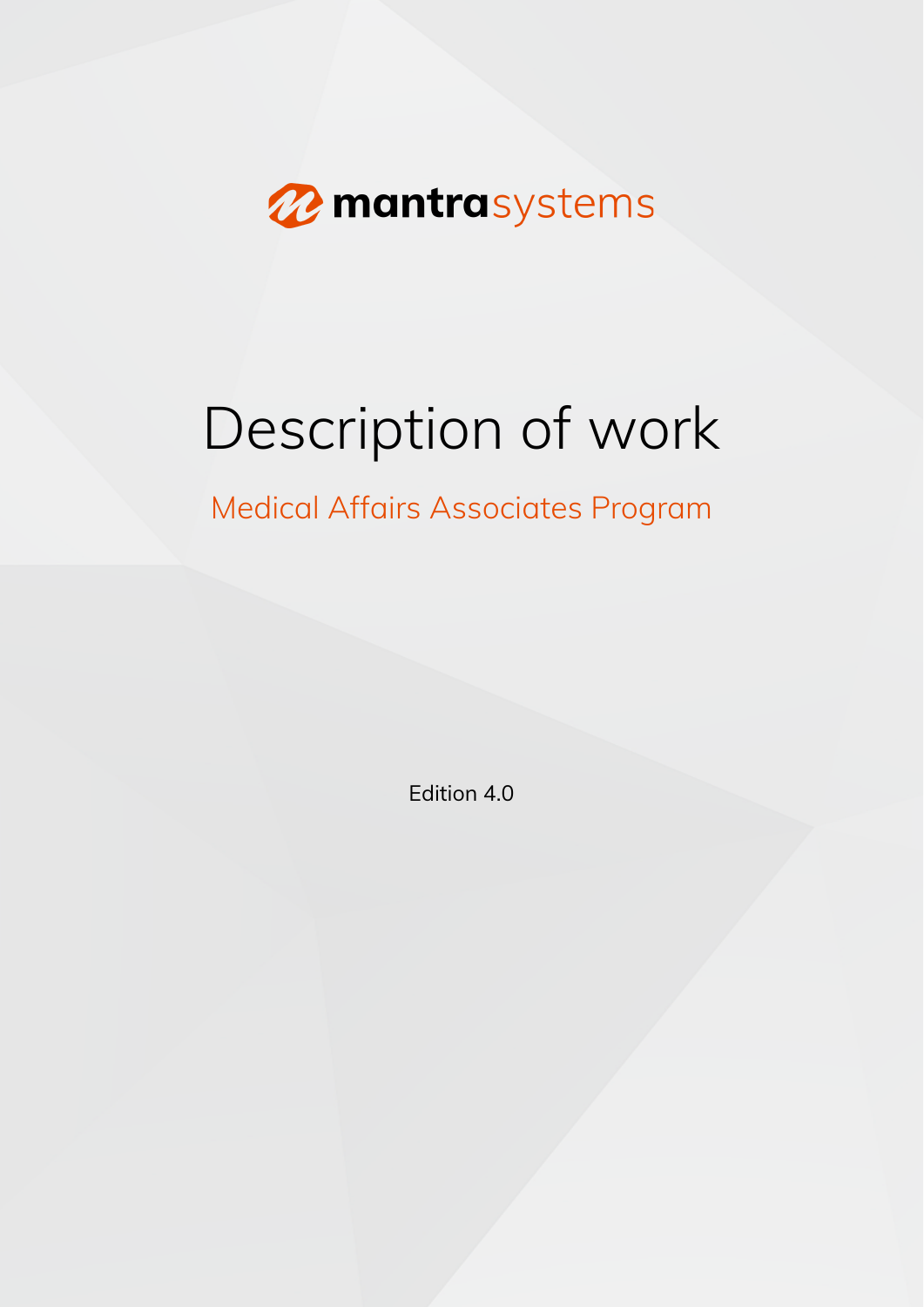This document contains copyrighted material. It must not be reproduced or shared in any way. Copyright remains the property of Mantra Systems Ltd.

This document is for information only. It will not be taken to constitute a formal offer of work or employment, a contract, or any other form of agreement. It is not binding on any party.

---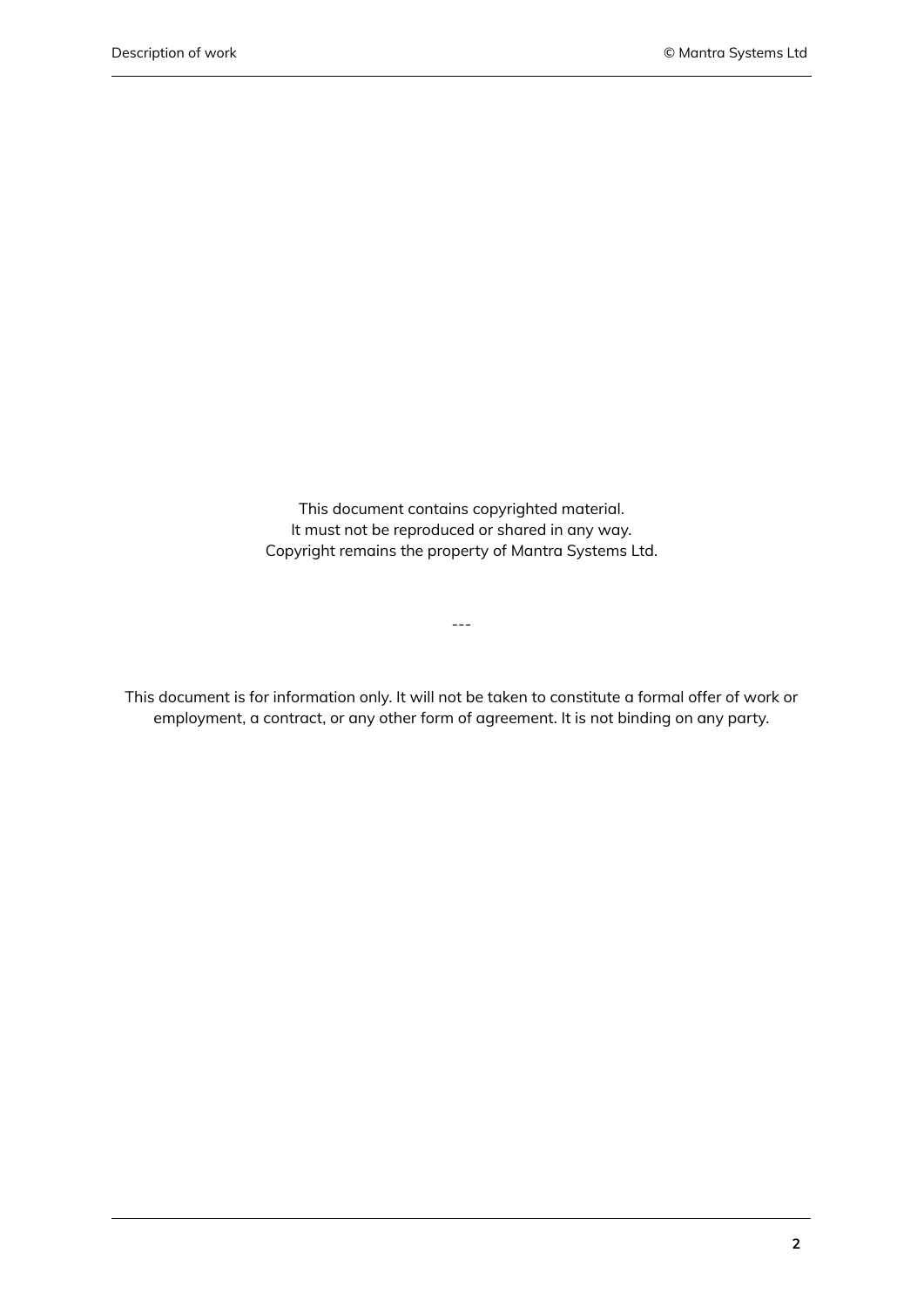## **Contents**

| 1. Introduction                                    | 4  |
|----------------------------------------------------|----|
| 2. Premise                                         | 5. |
| 3. What does the training involve?                 | 6  |
| 4. What is the nature of the working relationship? | 6  |
| 5. What will be the remuneration structure?        | 6  |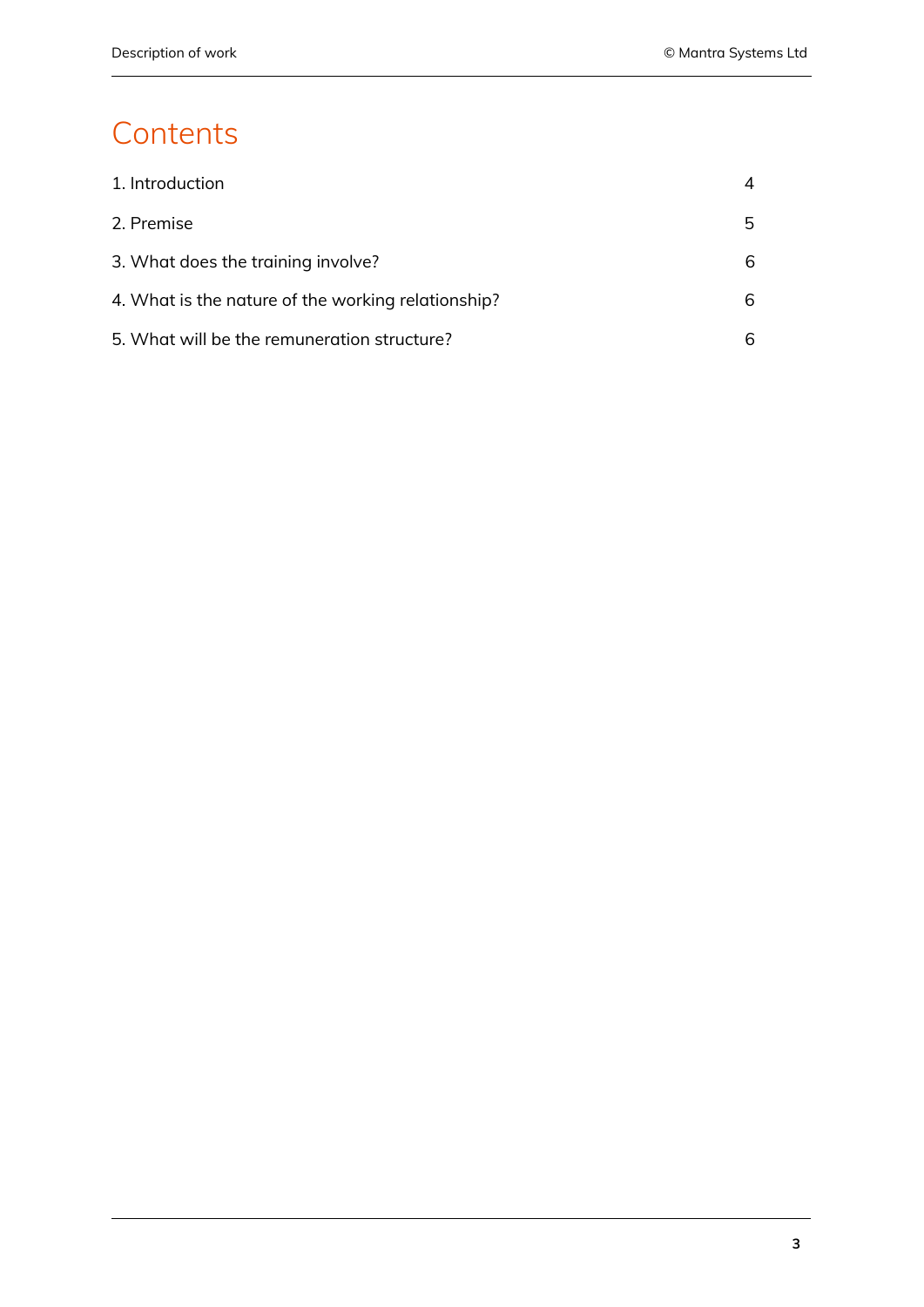## <span id="page-3-0"></span>1. Introduction

Mantra Systems Ltd offers consultancy services that provide professional support to medical device companies. We advise on building frameworks and systems that will enable medical device manufacturers to comply with the terms of the Medical Device Regulation (MDR) 2017/745.

Specifically, all medical device manufacturers will need to undertake a number of activities/build a number of systems to comply with the MDR. These include:

- Developing a Post-Market Surveillance (PMS) system for every device
- Undertaking Post-Market Clinical Follow-Up (PMCF) on every device
- Performing a Clinical Evaluation of every device and summarise the findings in a Clinical Evaluation Report (CER).

PMS is the process of monitoring the performance of a device following its release onto the market. PMCF is a component of PMS whereby clinical investigations are instigated to prospectively capture clinical data on device safety and performance.

Clinical evaluation is the process of collating all data on a device (whether from PMS/PMCF, external studies, risk analysis, complaints, etc) and establishing whether or not compliance with all requirements for that device have been met. A CER is a technical document that follows an established structure, and outlines the findings of the clinical evaluation.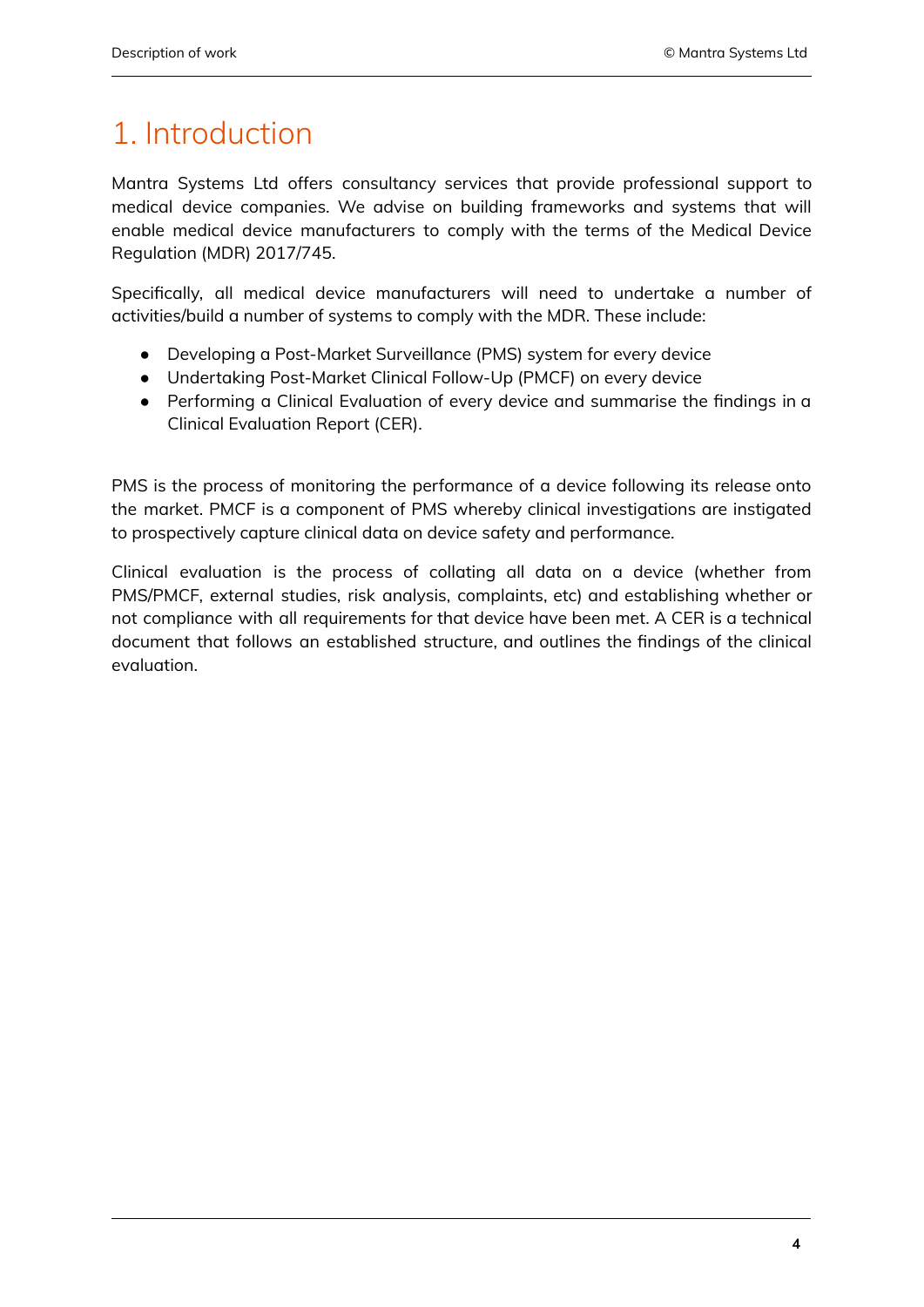### <span id="page-4-0"></span>2. Premise

All of the tasks outlined above – PMS, PMCF, clinical evaluation, and writing CERs – are primarily clinical or medical in nature. For example, writing a Clinical Evaluation Report involves the assimilation, assessment and appraisal of clinical evidence.

As such, medical doctors are extremely well placed to perform this work. Yet, there is a real shortage of medical doctors within the medical device industry. Mantra Systems will deliver MDR-trained medical doctors to support medical device companies in implementing PMS, designing PMCF studies, performing clinical evaluation and writing CERs. Given appropriate training, these tasks are comfortably within the capabilities of medical doctors from all types of speciality.

The Mantra Systems CEO and founder, Dr Paul Hercock, is a doctor with 14 years clinical experience. He also has a legal qualification. He has worked in the medical device industry for over 4 years and has spent most of that time supporting medical device manufacturers in performing the tasks outlined herein. As such, he meets the requirements in the MDR for "person responsible for regulatory compliance".

Mantra Systems will offer MDR training to medical doctors that will provide knowledge essential to the conduct of key tasks in MDR compliance activities. Subject to the quality of submitted assessed post-course work, completion of the program will enable them to join project teams on an *ad hoc* basis, without any long-term or ongoing commitment. Initially, scope of work will focus on the following areas:

- Writing Clinical Evaluation Reports
- Writing PMCF study protocols
- Performing medical device Gap Analysis

As the business scales, the scope of work available to successful associates will also expand to include designing PMS systems, writing PMS reports, performing risk analysis and risk management activities, and performing vigilance system activities.

Work will be offered on the basis of merit and the quality of prior submissions. All work will be performed within tightly-controlled parameters - following completion of the formal training programme, associates will be provided with templates and guidance documents that must be followed when producing work.